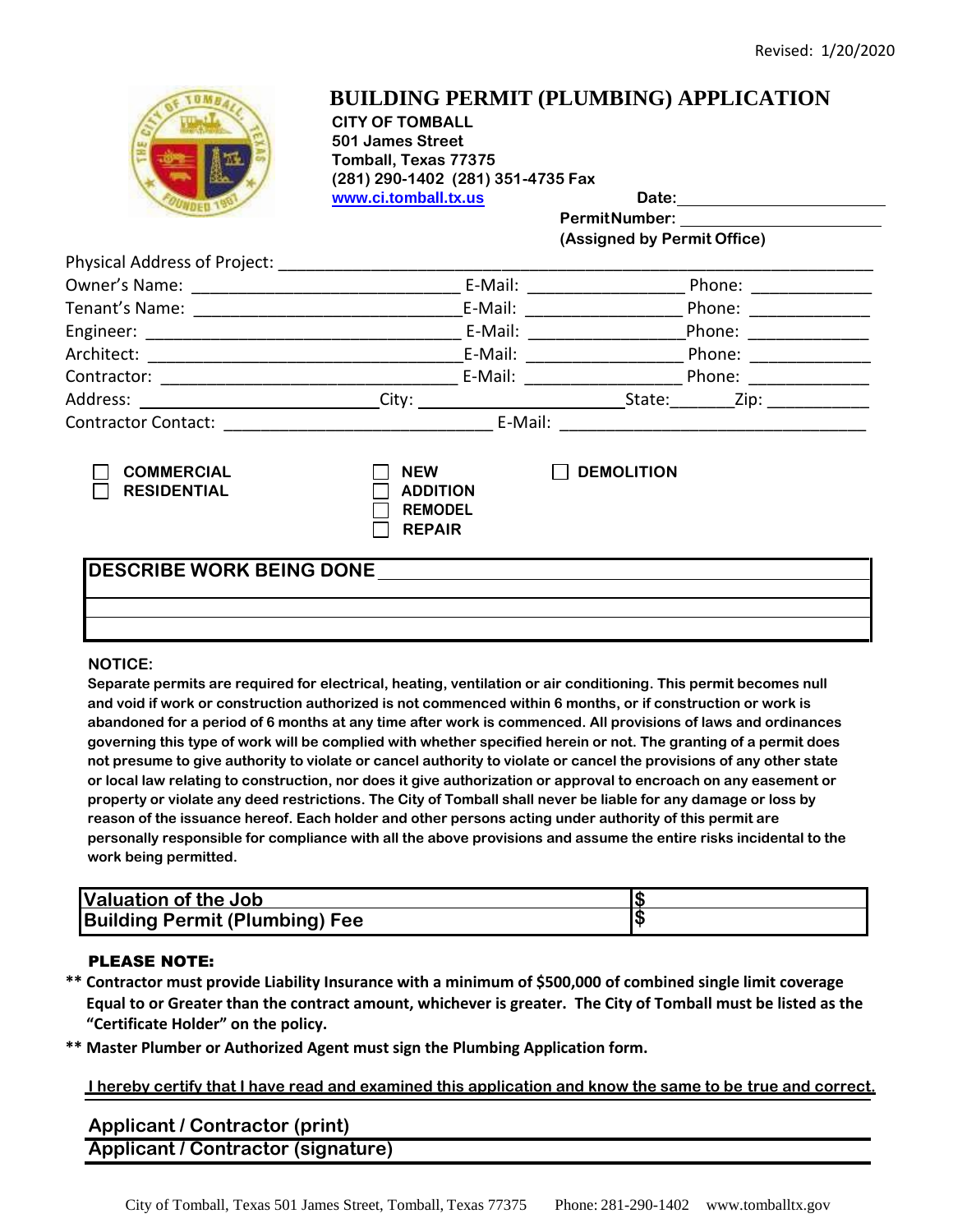## **BUILDING PERMIT (PLUMBING) FEES**

| <b>DESCRIPTION OF FIXTURES</b>        | <b>NUMBER OF</b><br><b>FIXTURES</b> | <b>UNIT</b><br><b>COST</b> |
|---------------------------------------|-------------------------------------|----------------------------|
| <b>WATER HEATER</b>                   |                                     | \$3.00                     |
| <b>WASHING MACHINES</b>               |                                     | \$3.00                     |
| <b>FLOOR DRAINS</b>                   |                                     | \$3.00                     |
| <b>HUB DRAINS</b>                     |                                     | \$3.00                     |
| <b>LAVATORIES</b>                     |                                     | \$3.00                     |
| <b>SHOWER BATHS</b>                   |                                     | \$3.00                     |
| <b>TUBS</b>                           |                                     | \$3.00                     |
| <b>TOILETS</b>                        |                                     | \$3.00                     |
| <b>URINALS</b>                        |                                     | \$3.00                     |
| <b>SINKS</b>                          |                                     | \$3.00                     |
| <b>FOUNTAINS</b>                      |                                     | \$3.00                     |
| PIPE CLEAN OUT                        |                                     | \$3.00                     |
| <b>DEMOLITION</b>                     |                                     | \$60.00                    |
| SPRINKLER ZONES (Commercial Only)     |                                     | \$10.00                    |
| <b>COMMERCIAL IRRIGATION</b>          |                                     | \$100.00                   |
| RESIDENTIAL IRRIGATION                |                                     | \$50.00                    |
| <b>OTHER</b>                          |                                     | \$3.00                     |
| <b>CONNECTION OR TEST DESCRIPTION</b> | <b>NUMBER OF</b><br><b>FIXTURES</b> | <b>UNIT</b><br><b>COST</b> |
| <b>WATER LINE</b>                     |                                     | \$6.00                     |
| <b>SEWER LINE</b>                     |                                     | \$6.00                     |
| <b>GAS LINE</b>                       |                                     | \$6.00                     |
| <b>GREASE INTERCEPTOR</b>             |                                     | \$3.00                     |
| VACUUM BREAKER OR BACKFLOW            |                                     | \$3.00                     |
| <b>GAS OPENINGS</b>                   |                                     | \$3.00                     |
| <b>GAS TEST</b>                       |                                     | \$3.00                     |
| <b>MED GAS</b>                        |                                     | \$3.00                     |
| <b>BASE PLUMBING FEE</b>              |                                     | \$15.00                    |
| TOTAL PLUMBING PERMIT FEE             |                                     |                            |

Payment of permit fees does not guarantee approval of this application. Should the permit application be denied, and there is no violation of any code or law of the City of Tomball, the fees will be refunded via the City's Accounts Payable Department. By signing the front of this form, I agree to follow the code of Ordinances for the City of Tomball and any associated laws applicable in the City of Tomball, Harris County and the State of Texas. The insured master must have current recor4ds documenting licenses and insurance on file with the City of Tomball Permit Department. Permits expire after 180 days. Re-inspection Fee: \$25.00 and must be paid prior to the next inspection.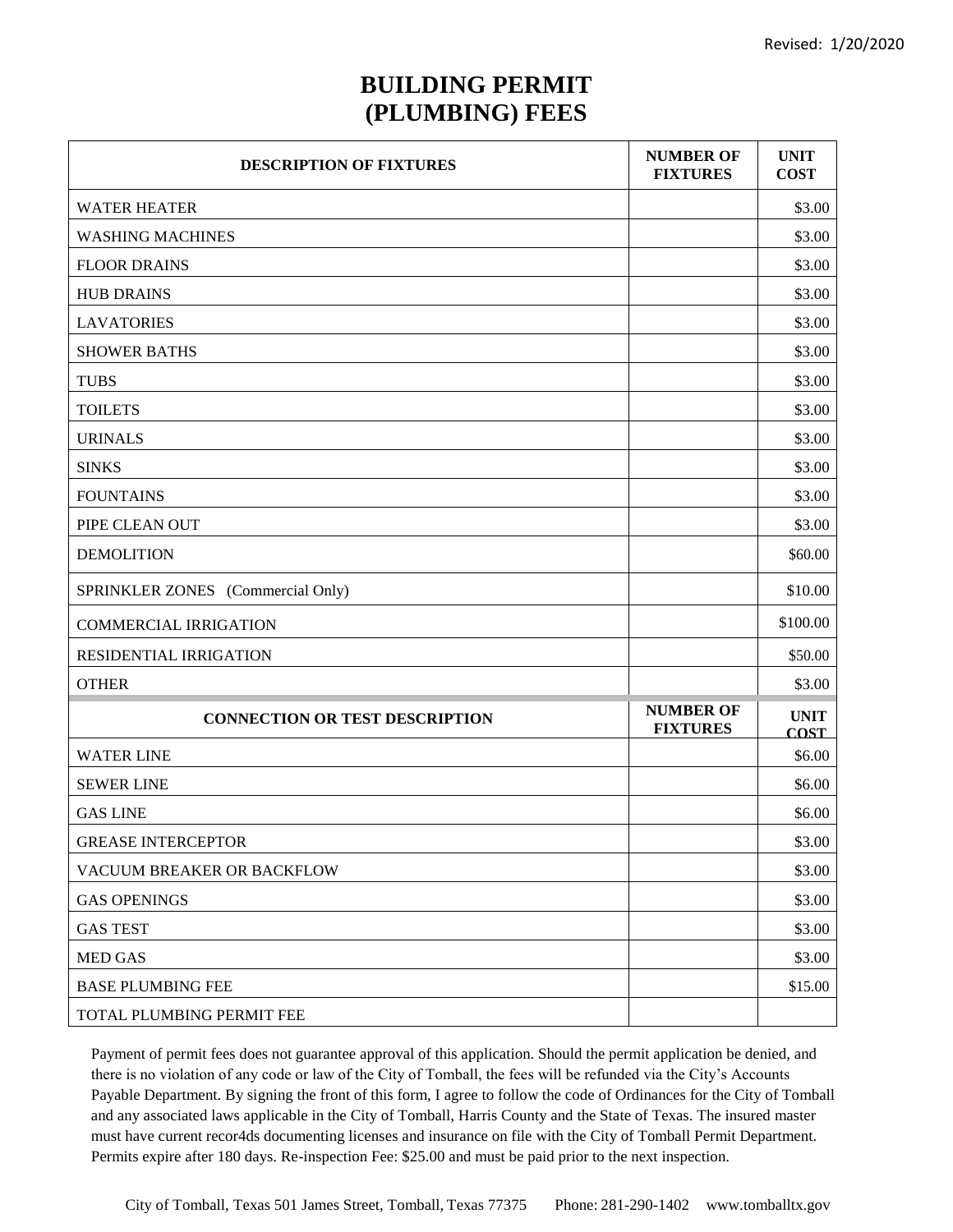# **GAS TEST GUIDELINES**



- A Building Permit (Plumbing) must be secured at the city of Tomball Permit Department bya Licensed Plumber or residential homeowner.
- All repairs must be made by a licensed plumber on all commercial and rental property. Residential Homeowners may repair their own lines.
- After repairs, a diaphragm gauge test must be performed by the plumber or residential homeowner. Test must be inspected by a City Plumbing Inspector before removing the gauge. The diaphragm gauge shall be installed on the customer's line, immediately downstream of the gas meter. Gas meter must be disconnected from customer's line to perform diaphragm test.
- After City Inspector's approval of the diaphragm test, the plumber or homeowner shall remove all equipment and reconnect the gas meter to customer'sline.
- Once the Plumber's equipment has been removed, The Plumber or Homeowner must call the City of Tomball Utility Department at 281-290-1400 to schedule a gas light up.
- I have read the above and agree to follow the guidelines that the City of Tomball has requested of me.

Signature Date